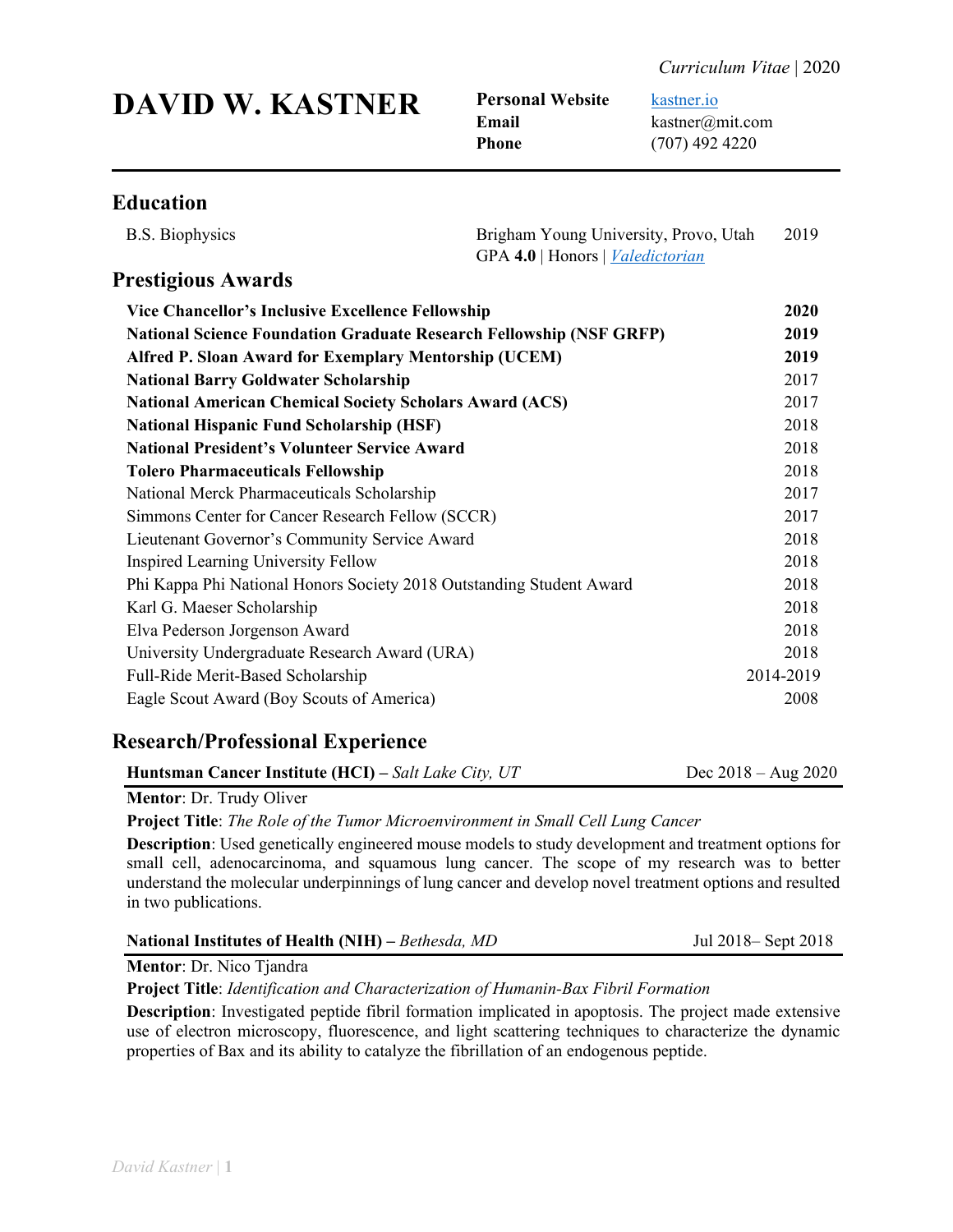## **Dana-Farber/Harvard Cancer Center (DFCI/HCC)** – *Boston, MA* Apr 2018– Jul 2018

## **Mentor**: Dr. Haribabu Arthanari

**Project Title**: *The Complete Profile of Isotopically Labeled Proteins from Pyruvate Precursors*

**Description**: Investigated novel methods of isotopically labeling proteins using techniques that leverage pyruvate metabolism. The internship used techniques such as cell culture, protein extraction and preparation, NMR procedures and theory, and data processing.

| Beckman Institute for Advanced Science and Technology – Urbana, IL             | Mar $2018 -$ Apr $2018$ |
|--------------------------------------------------------------------------------|-------------------------|
| $M_{\text{sub}}$ $\sim$ $\sim$ $\sim$ $M_{\text{sub}}$ $\sim$ $M_{\text{sub}}$ |                         |

**Mentor**: Dr. Marcelo Melo

**Project Title**: *Advantages of Quantum Mechanics/ Molecular Mechanics Hybrid Simulations*

**Description**: Made extensive use of the CHARMM and NAMD forcefields to run Quantum Mechanics/ Molecular Mechanics (QM'MM) hybrid simulations on a supercomputing cluster. I also became very comfortable with cutting edge techniques for rendering publication grade images of biological macromolecules.

#### **Adaptive Braces, LLC. –** *Provo, UT* Aug 2016 – Dec 2020

**Position**: Founder

**Website**: www.adaptivebraces.com

**Description**: I started Adaptive Braces to pursue my interest in engineering and structural design using 3D printing. My main product is a 3D printed CMC joint that leverages the Voronoi pattern seen in nature, The 2020 [Annual Report](https://adaptivebraces.com/uploads/annual_report.pdf) showcases the newest medical device as well as its applications and market.

### **Simmons Center for Cancer Research (SCCR) –** *Salt Lake City, UT* **May 2016 – Apr 2018**

**Mentor**: Dr. Steven Castle

**Project Title**: *Bulky Dehydroamino Acids Enhance Proteolytic Stability and Folding in β-Hairpins*

**Description**: Over the course of a two-year prestigious fellowship with the SCCR, I researched complex bioactive products and peptides through synthesis and computational modeling. I engineered several anticancer peptides that will be tested in a long-term collaboration with Bristol-Myer Squibb.

| Cellular Biology Teaching Assistant – Provo, UT | Jan 2017 – May 2017 |
|-------------------------------------------------|---------------------|
|                                                 |                     |

**Position**: Teaching Assistant

**Website**: http://lifesciences.byu.edu/

**Description**: While working as a teaching assistant in an advanced Cell Biology course, I gained a strong understanding of cellular structures and processes. In addition to serving as a valuable opportunity to master the material, it also served as a valuable teaching experience.

#### **Computational and Synthetic Chemistry Researcher –** *Provo, UT* Aug 2014 – Aug 2017

**Mentor**: Dr. Steven Castle

**Project Title**: *Progress Toward Synthetically Simplified Natural Anticancer Peptides*

**Description**: Synthesized non-standard amino acids and small peptides and predicted their structures using NMR and quantum mechanics DFT calculations. My research focused on using reaction coordinates and energies of formation to predict chemical properties and reaction pathways.

#### **Humanitarian Missionary** – *Osorno, Southern Chile* And Apr 2012 – Apr 2014

**Position**: Full-time Humanitarian Volunteer

#### **Supervisor**: John Rappleye

**Description**: As a fluent bilingual American of Latino heritage, the Spanish language and history have been defining factors in the development of my identity. Consequently, I chose to serve as a full-time non-paid volunteer in Southern Chile. I volunteered in more than 20 cities in the Osorno region over a two-year period (over 40 hours a week). It was a pivotal event in teaching me about diversity.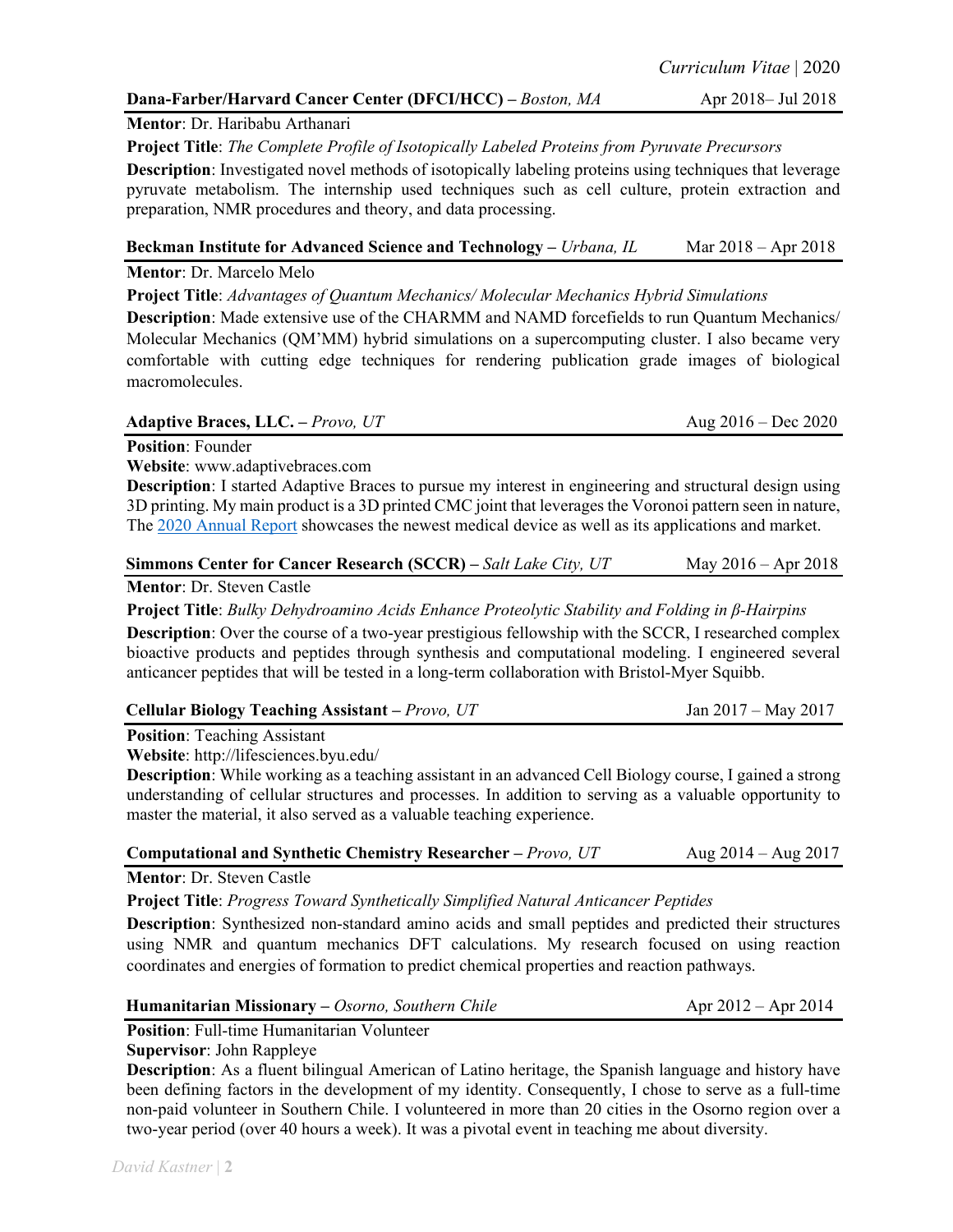# **Publications**

## **Peer-reviewed Publications**

**1.** Ireland, A.S.; Micinski, A.M.; Kastner, D.W.; Guo, B.; Wait, S.J.; Spainhower, K.B.; Conley, C.C.; Chen, O.S.; Guthrie, M.R.; Soltero, D.; Qiao, Y.; Huang, X.; Tarapcsak, S.; Devarakonda, S.; Chalishazar, M.D.; Gertz, J.; Moser, J.C.; Marth, G.; Puri, S.; Witt, B.L.; Spike, B.T.; Oliver, T.G. MYC Drives Temporal Evolution of Small Cell Lung Cancer Suntypes by Reprogramming Neuroendocrine Fate. *Cancer Cell* **2020**, *1* (38), 60-78. DOI: [10.1016/j.ccell.2020.05.001.](https://www.cell.com/cancer-cell/fulltext/S1535-6108(20)30218-X)

**2.** Joaquin, D.; Lee, M. A.; Kastner, D. W.; Singh, J.; Morrill, S. T.; Damstedt, G.; Castle, S. L. Impact of Dehydroamino Acids on the Structure and Stability of Incipient 310-Helical Peptides. *The Journal of Organic Chemistry* **2020**, *3* (85), 1601-1613. DOI: [10.1021/acs.joc.9b02747](https://pubs.acs.org/doi/10.1021/acs.joc.9b02747)

**3.** Morris, D.L.; Kastner, D.W.; Johnson, S.; Strub, M.; He, Y.; Bleck, C.K.; Lee, D.; Tjandra, N.; Humanin induces conformational changes in the apoptosis regulator BAX and sequesters it into fibers, preventing mitochondrial outer-membrane permeabilization. *Journal of Biological Chemistry* **2019**, *50* (294), 19055-19065. DOI: [10.1074/jbc.ra119.0112977](http://www.jbc.org/content/early/2019/11/05/jbc.RA119.011297)

**4.** Kastner, D.W. Computational Modelling of Peptides Containing Non-Standard Amino Acids *Undergraduate Honors Theses* **2019***. Theses*. 61. ISSN: [2572-4479](https://scholarsarchive.byu.edu/studentpub_uht/61)

**5.** Kastner, D.W. The Ultimate Triumph of Truth. *Brigham Young University Commencement*, **2019**. URL: [speeches.byu.edu](https://speeches.byu.edu/wp-content/uploads/pdf/Comm_2019_Kastner.pdf)

**6.** Ashraf, N.M., Krishnagopal, A., Hussain, A,. Kastner, D.W., Sayed, A.M., Mol Y.K., Swaminathan. K., Zeeshan, N. Engineering of serine protease for improved thermostability and catalytic activity using rational design. *International Journal of Biological Macromolecules* **2018,** 126, 229-236. DOI: [10.1016/j.ijbiomac.2018.12.218](https://www.sciencedirect.com/science/article/pii/S0141813018356265?via%3Dihub)

**7.** Kastner, D.W.; Castle, S.L. *ONIOM(DFT:MM) study of yaku'amide A and analogues;* ORCA Report. *Journal of Undergraduate Research (JUR)*: Provo, **2018**. URL: [jur.byu.edu](http://jur.byu.edu/?p=23292)

**8.** Jalan, A.; Kastner, D.W.; Webber, K.G. I.; Smith, M.S.; Price, J.L.; Castle, S.L. Bulky dehydroamino acids enhance proteolytic stability and folding in β-hairpin peptides. *Organic Letters* **2017**, *19* (19), 5190-5193. DOI: [10.1021/acs.orglett.7b02455](http://pubs.acs.org/doi/abs/10.1021/acs.orglett.7b02455)

**9.** Ashraf, N.M.; Imran, K.; Kastner, D.W.; Ikram, K.; Mushtaq, A.; Hussain, A.; Zeeshan, N. Potential involvement of mi-RNA 574-3p in progression of prostate cancer: A bioinformatic study. *Molecular and Cellular Probes* **2017**, *36,* 21-28. DOI: [10.1016/j.mcp.2017.07.002](https://www.sciencedirect.com/science/article/pii/S0890850817300695?via%3Dihub)

## **Manuscripts in Progress**

**1.** Olsen, R.; Ireland, A.; Kastner, D.; Oliver, T. Loss of ASCL1 induces latent osteogenic program (manuscript in preparation at the Huntsman Cancer Institute).

**2.** Lo, C.; Joaquin, D.; Moyá, D.; Ramos, A.; Kastner, D.; White, S.; Christensen, B.; Castle, S. Synthesis and evaluation of potent yaku'amide A analogs (manuscript in preparation at Brigham Young University).

**3.** Dubey, A.; Kastner, D.; Arthanari, H. The complete profiling of isotopically labeled proteins from pyruvate precursors. (manuscript in preparation at Dana-Farber).

### **Grants**

**1.** ONIOM(DFT:MM) Study of Yaku'amide A and Analogues. *Office of Research and Creative Activities (ORCA)*. Provo, **2018**.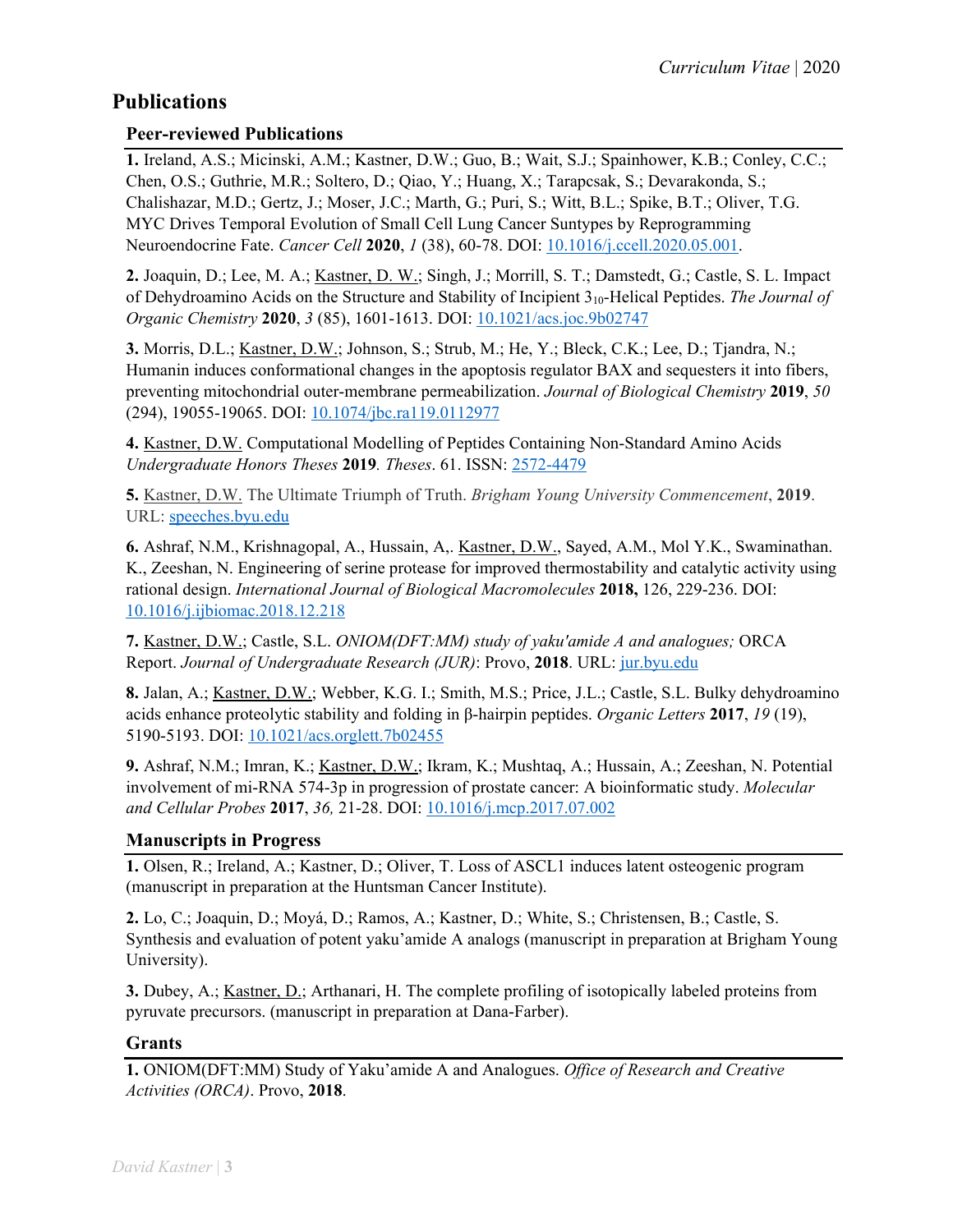# **Conference and Poster Presentations**

**1.** Kastner, D. W.; Jalan, A.; Castle, S. L. Conformational ensemble calculations of proteolytically stable β-hairpins containing bulky α,β-dehydroamino acids. *American Chemical Society 254th National Meeting*, Washington D.C., **2017**.

**2.** Kastner, David W.; and Castle, Steven L., Progress toward synthetically simplified natural anticancer peptide (2018). *Library Undergraduate Poster Competition* **2018**, *5*. ISSN: [2572-4479](https://scholarsarchive.byu.edu/cgi/viewcontent.cgi?article=1000&context=library_studentposters_2018)

**3.** Kastner, D. W.; Castle, S. L. Computational predictions β-hairpins containing bulky dehydroamino acids. *Scholars Archive* **2017**, *4*. ISSN: [2572-4479](https://scholarsarchive.byu.edu/cgi/viewcontent.cgi?article=1003&context=library_studentposters_2017)

**4.** Kastner, D. W.; Lo, C. C. L.; Castle, S. L. Progress towards a synthetically simplified anticancer peptide. *Student Research Conference (SRC)*, Provo, **2018**.

**5.** Jalan, A.; Kastner, D. W.; Castle, S. L. QM/MM analysis of proteolytically stable β-hairpins. *Student Research Conference (SRC)*, Provo, **2017**.

**6.** Kastner, D.; Castle, S. L. ONIOM geometry optimization of bulky dehydroamino acids in β-hairpins. *IEEE Poster Session*, Provo, **2017**.

# **Skills and Specializations**

- Computational Biology
- Data processing
- Supercomputing, Unix, Python, R, Git
- Molecular dynamics simulations
- Fluorescence microscopy
- Dynamic Light Scattering
- NMR imaging and processing
- Electrophysiology
- Confocal Microscopy
- Cell culture and protein sample prep
- Electron Microscopy (TEM)
- QM/MM hybrid calculations
- Computational Chemistry
- Organic synthesis
- Molecular cloning
- DNA manipulation

## **Languages**

Spanish, Python, Unix, and R

## **Societal and Honors Affiliations**

| National Scientific Research Honor Society Sigma Xi         | 2019 |
|-------------------------------------------------------------|------|
| Association of Clinical Research Professionals (ACRP)       | 2018 |
| <b>Biophysical Society (BPS)</b>                            | 2017 |
| American Chemical Society (ACS)                             | 2017 |
| National Spanish Speaker Honor Society (SDP)                | 2017 |
| Biomedical Engineering Society (BMES)                       | 2016 |
| National Honor Society Phi Kappa Phi (PKP - Council Member) | 2016 |
| International Honor Society Golden Key (GKHS)               | 2016 |

# **Relevant Coursework**

| <i>Physiology</i> • Biophysics (PDBIO 568)          | Grade: A $(4.0)$ |
|-----------------------------------------------------|------------------|
| <i>Physiology</i> • Advanced Physiology (PDBIO 362) | Grade: A $(4.0)$ |
| $Biology \cdot$ Cell Biology (BIO 360)              | Grade: A $(4.0)$ |
| <i>Biology</i> • Computational Biology (BIO 362)    | Grade: A $(4.0)$ |